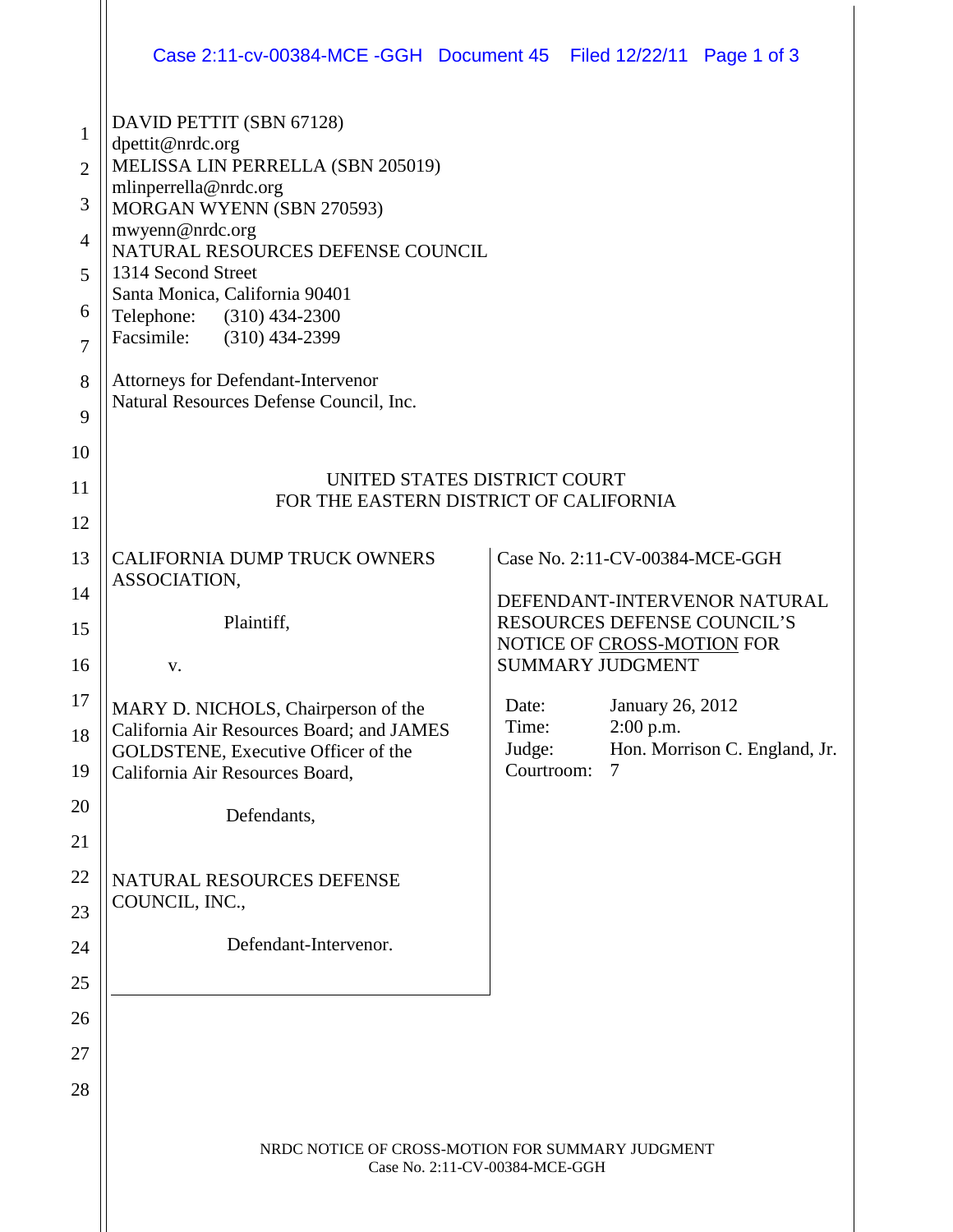## **TO ALL PARTIES AND TO THEIR ATTORNEYS OF RECORD**:

1

2

3

4

5

6

7

8

9

10

11

12

13

14

15

16

17

//

//

//

//

//

//

//

//

18

19

20

21

22

23

24

25

**NOTICE IS HEREBY GIVEN** that on January 26, 2011, at 2:00 p.m. or as soon thereafter as the matter may be heard, before the Honorable Morrison C. England, Jr., United States District Judge, in Courtroom 7 of the United States District Court, Eastern District of California, located at 501 I Street, Suite 4-200, Sacramento, CA 95814, Defendant-Intervenor the Natural Resources Defense Council, Inc. ("NRDC") will move this Court pursuant to Federal Rule of Civil Procedure 56(b) and Local Rule 260 for an order granting summary judgment on the sole count alleged by Plaintiff California Dump Truck Owners Association ("CDTOA") in its First Amended Complaint. CDTOA's sole count alleges that California's Truck and Bus Rule<sup>1</sup> is preempted by the Federal Aviation Administration Authorization Act, 49 U.S.C. § 14501(c)(1) ("FAAA").

NRDC moves for summary judgment on the grounds that California adopted the Truck and Bus Rule pursuant to authority expressly reserved to it under sections 7416 and 7543(d) of the Clean Air Act, 42 U.S.C. §§ 7401 *et seq*., and there is no evidence that Congress intended to repeal that authority when it enacted the FAAA. On this basis, and because there are no genuine issues of material fact to be litigated, NRDC is entitled to judgment as a matter of law.

26 27 28 <sup>1</sup> The "Truck and Bus Rule" refers to the rule challenged by CDTOA in this case, and is formally entitled "Regulation to Reduce Emissions of Diesel Particulate Matter, Oxides of Nitrogen and Other Criteria Pollutants, from In-Use Heavy-Duty Diesel-Fueled Vehicles," 13 Cal. Code. Reg. § 2025.